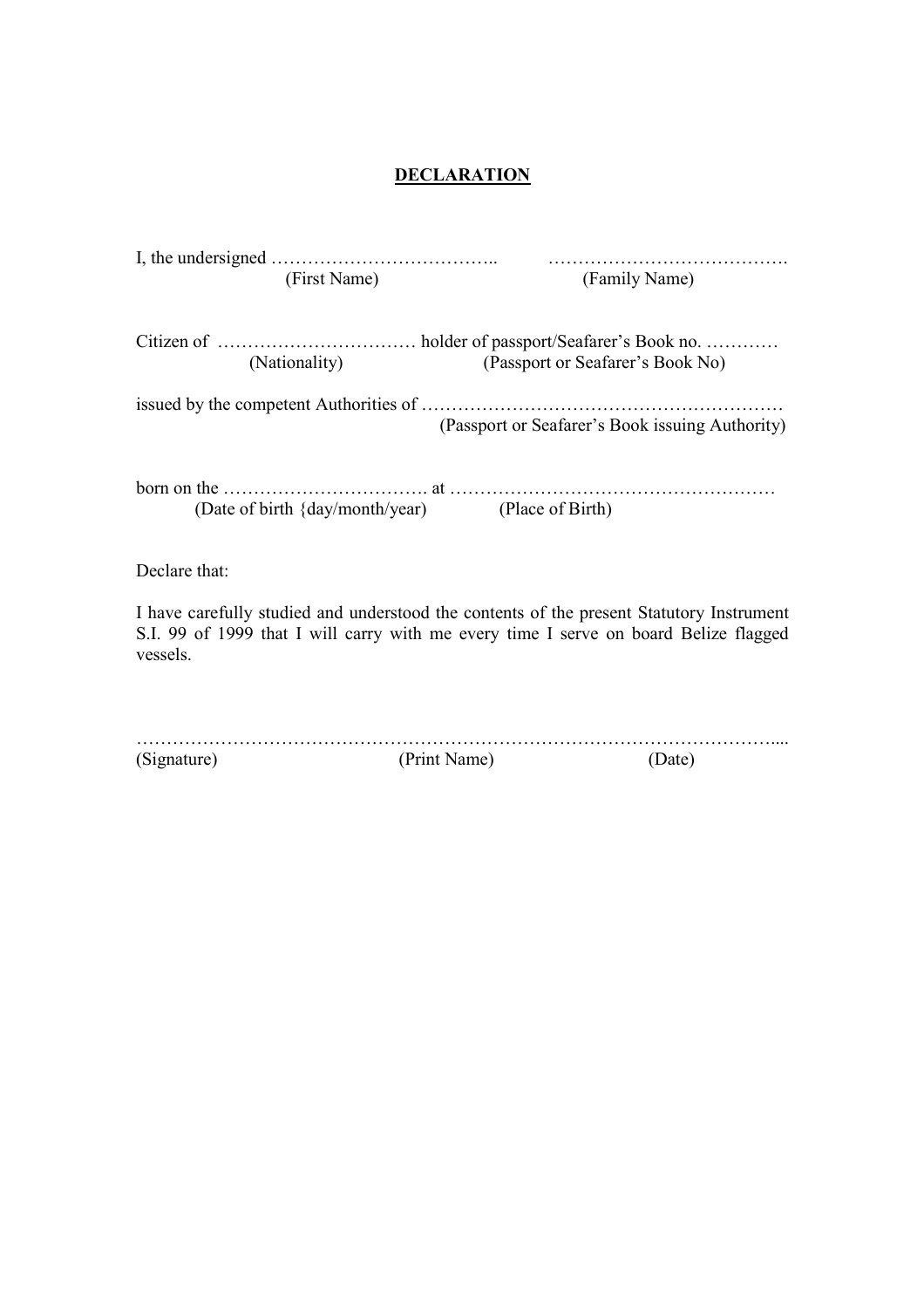# **REGISTRATION**

# **OF**

# **MERHANT SHIPS**

*Statutory Instrument (No. 99 of 1999)* 



## **IMMARBE**

# **INTERNATIONAL**

# **MERCHANT MARINE**

**REGISTRY OF** 

# **B E L I Z E**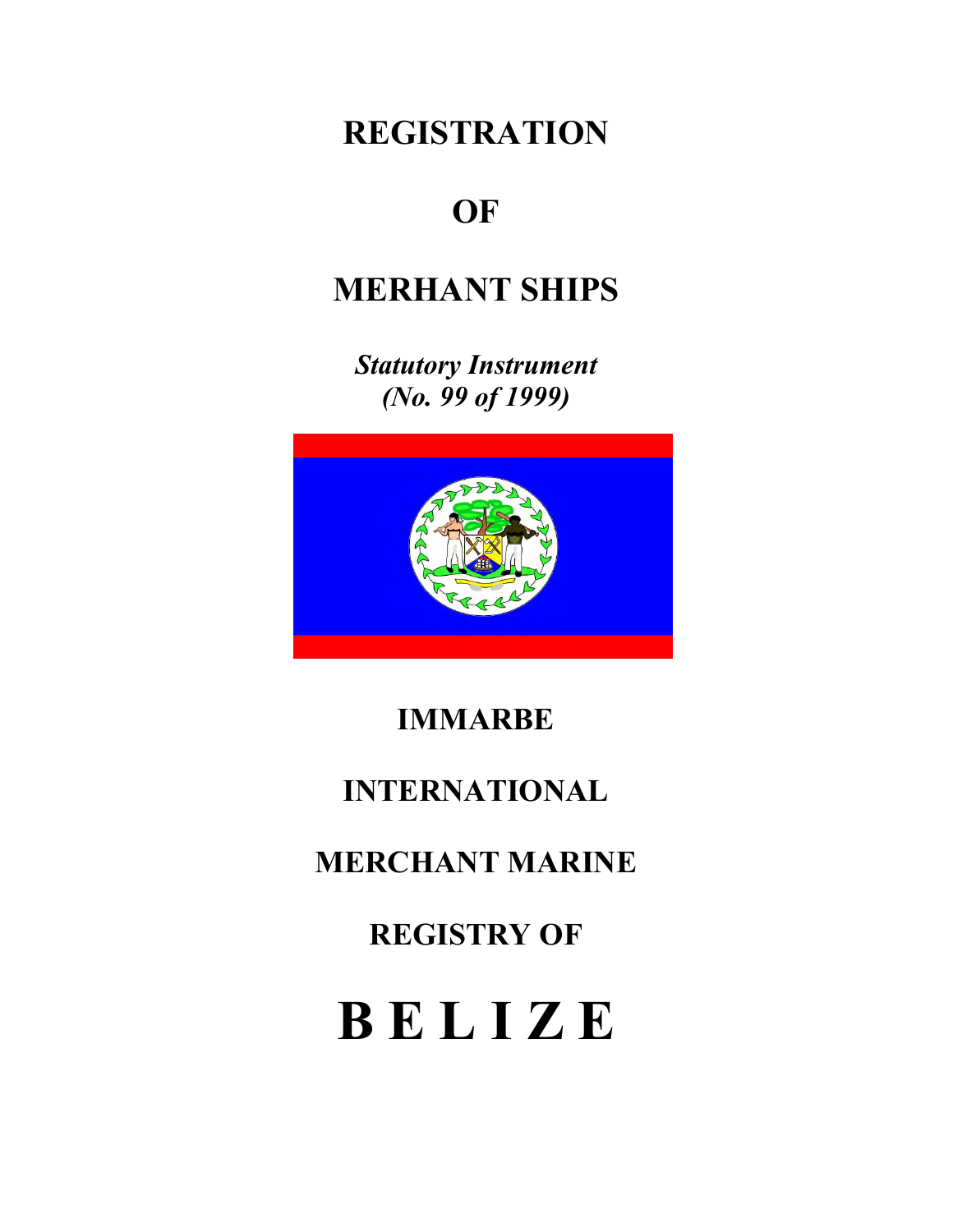#### **BELIZE:**

#### **REGISTRATION OF MERCHANT SHIPS (SAFE MANNING,HOURS OR WORK AND WATCHKEEPING) REGULATIONS, 1999**

#### **S.I. No. 99 of 1999**

#### **ARRANGEMENT OF REGULATIONS**

- 1. Short title
- 2. Interpretation
- 3. Application
- 4. Responsibilities of companies, master and other
- 5. Safe manning documents
- 6. Hours of work
- 7. General duty of company, employers and masters
- 8. Duties of master and seaman
- 9. Schedules of duties and need to record
- 10. Exception of emergencies
- 11. Watchkeeping arrangements
- 12. Watchkeeping arrangements in ports
- 13. Watchkeeping arrangements in ports for ships carrying hazardous cargo
- 14. Carriage of documents
- 15. Inspection of non-Belize ships
- 16. Power to detain
- 17. Penalties
- 18. Exemptions
- 19. Commencement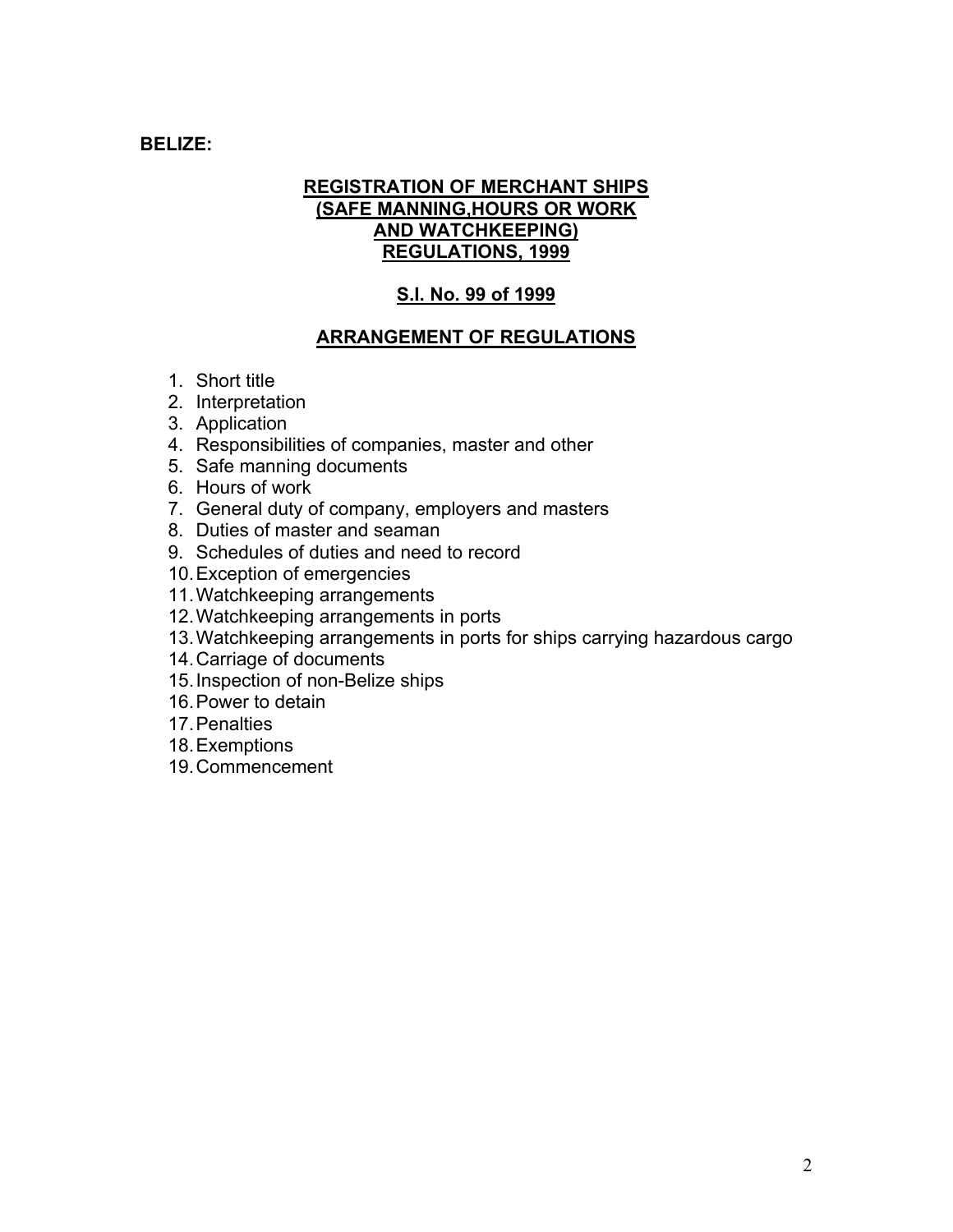#### **BELIZE:**

#### **STATUTORY INSTRUMENT**

#### **No. 99 of 1999**

**EGULATIONS made by the Attorney General in exercise of the powers R conferred upon him buy Section 24 of the Registration of Merchant Ships Act, Chapter 196C of the Laws of Belize, Revised Edition 1980-90, and all other powers, thereunto him enabling.** 

**(Gazetted 18th September,** 

**1999)** 

**HEREAS,** it is required by the International Convention on Standards of **W** Training, Certification and Watchkeeping for Seafarers, 1978 that all signatories should submit for the approval of the International Maritime Organization, the procedures and policies for the issuance of documents to all seafarers working on board their flagged vessels;

 $\frac{1}{2}$  ,  $\frac{1}{2}$  ,  $\frac{1}{2}$  ,  $\frac{1}{2}$  ,  $\frac{1}{2}$  ,  $\frac{1}{2}$  ,  $\frac{1}{2}$  ,  $\frac{1}{2}$  ,  $\frac{1}{2}$  ,  $\frac{1}{2}$ 

**ND WHEREAS,** it is desirable in order to the vessels registered with the **A** International Merchant Marine Registry of Belize to be properly manned, that the crew be appropriately trained, tested, certified, well rested and free of fatigue for watchkeeping so as to attain the highest level of safety of life and property at sea and the protection of the marine environment.

#### **OW, THEREFORE, IT IS HEREBY PROVIDED AS FOLLOWS:- N**

. These Regulations may be cited as the 1

#### **EGISTRATION OF MERCHANT SHIPS (SAFE MANNING, HOURS OF R WORK AND WATCHKEEPING) REGULATIONS, 1999**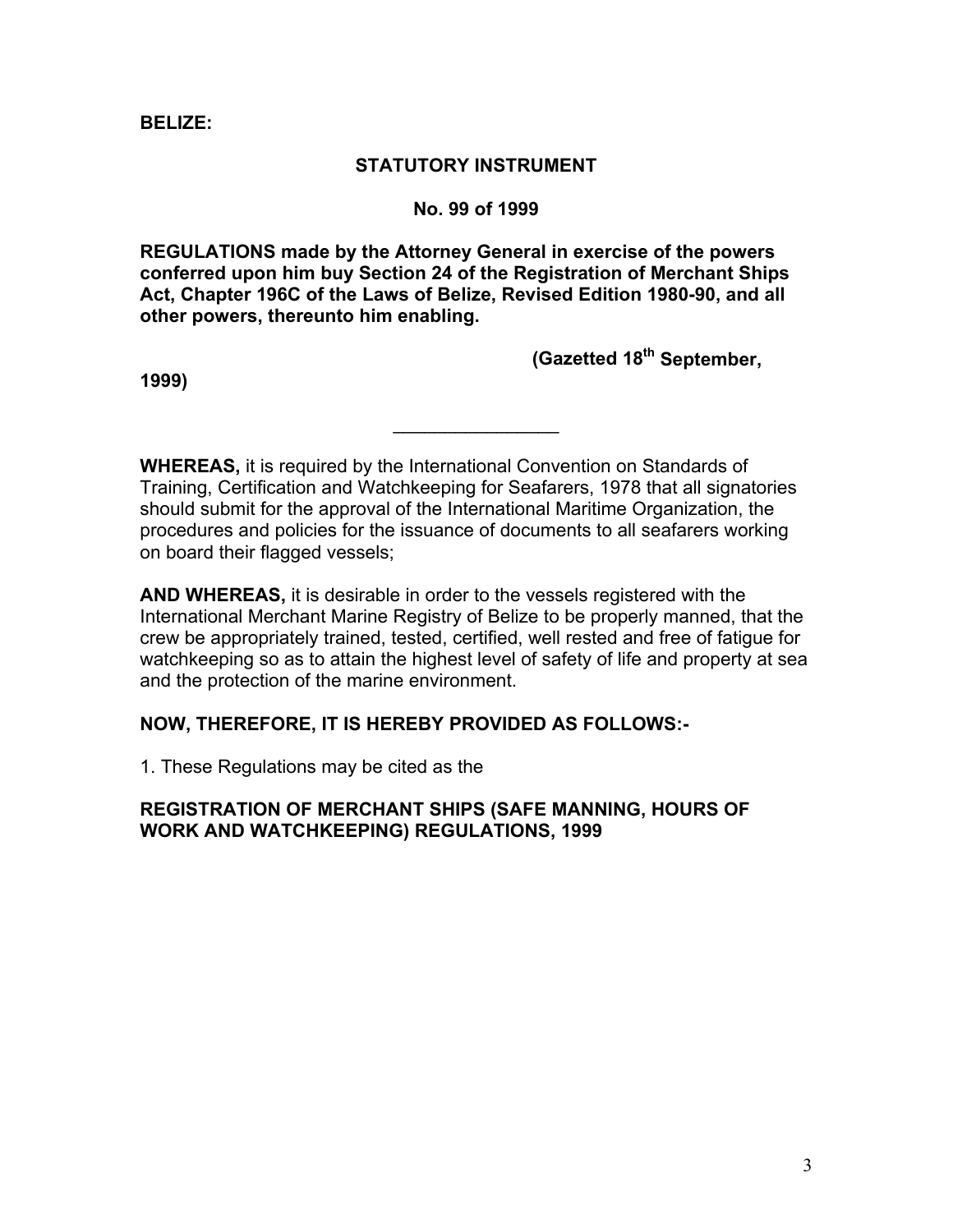#### *2. INTERPRETATIONS*

(1) In these Regulations, unless the context otherwise requires,

*"Administration"* means the International Merchant Marine Registry of Belize.

*"Appropriate certificate"* means an appropriate certificate as defined in the STCW Convention;

*"Authorized person",* means a person authorized by the Registrar of Merchant Ships or any other competent authority in Belize for the purpose of these Regulations;

*"Company"* includes an individual, and in relation to a ship means the owner of the ship or any other organization or person such as the manager, or the bareboat charterer, who has assumed the responsibility for the operation of the ship form the owner and who on assuming such responsibilities imposed on the company by the Regulations annexed to the STCW Convention;

*"Dollar or \$"* means a dollar in the currency of the United State of America;

*"GT"* means gross tons and gross tonnage of a ship having alternative gross tonnage shall be larger of those tonnages;

*"Hazardous Cargo"* means cargo, which is or may be explosive, flammable, toxic, health threatening or environment polluting;

*"Merchant Shipping Notice"* means a notice described as such and issued by the Administration;

*"Near coastal"* means ocean waters not more than 100 miles offshore;

*"Safe manning document"* means a document, described as such, instead, in the case of a Belize registered ship by the Administration and in the case of any other ship by or on behalf of the government of the Sate whose flag the ship is entitled to fly;

*"STCW Code"* means the Seafarers' Training, Certification and Watchkeeping Code adopted by the 195 Conference of Parties to the International Convention on the Standards of Training, Certification and Watchkeeping for Seafarers, 1978;

*"STCW Convention"* means the International Convention on Standards of Training and Watchkeeping for Seafarers, 1978, as amended on the  $7<sup>th</sup>$  July 1995,'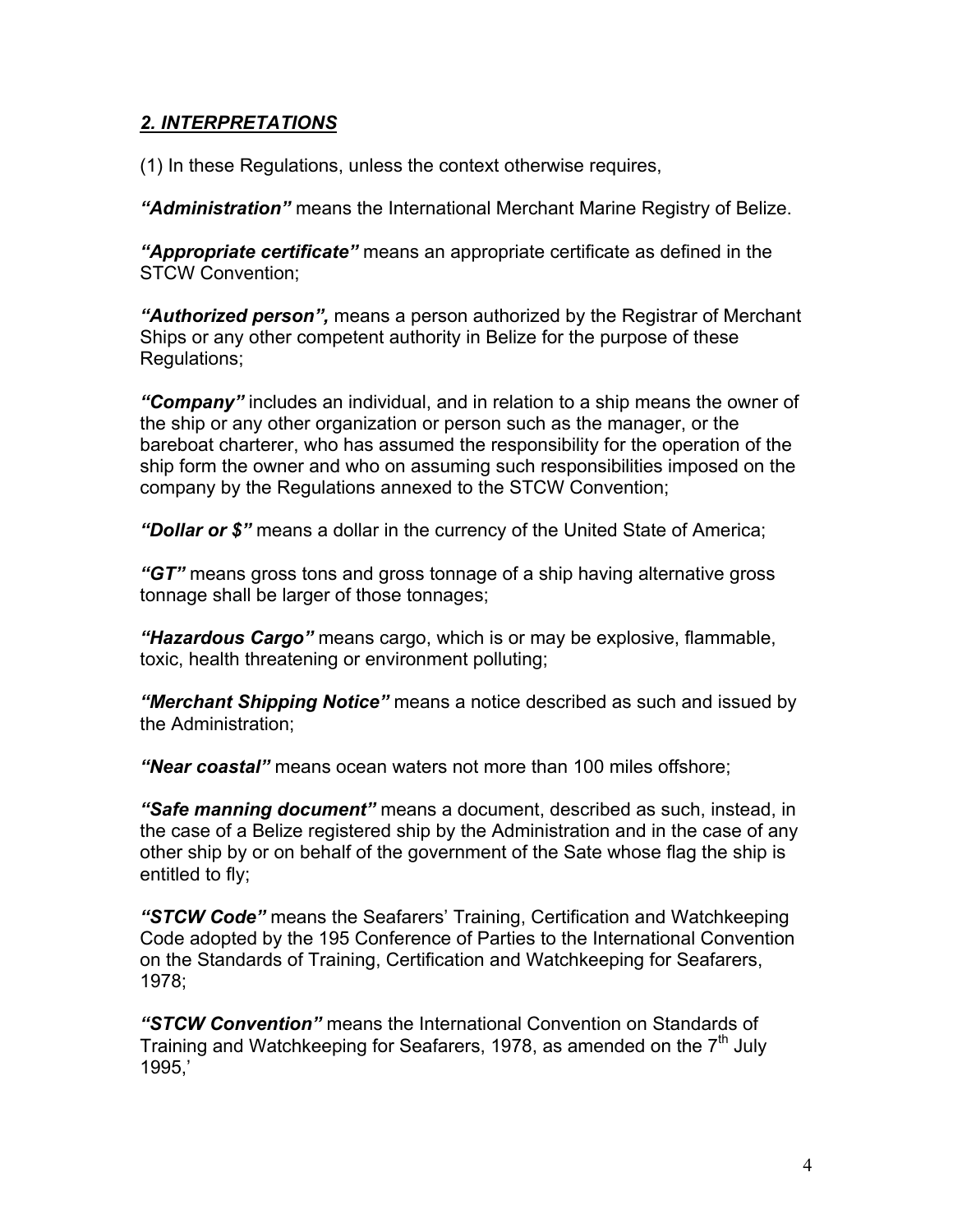(2) Any reference to the STCW Code , the STCW Convention or particular Circular Note includes any amendment to that Convention or Note, which the Administration considers relevant form time-to-time and specified in a Circular Note.

- (3) In these Regulations, unless the context otherwise requires:-
	- (a) a reference to a numbered regulation is a reference to the regulation of that number in these Regulations; and
	- (b) a reference to a numbered paragraph is a reference to the paragraph of that number in that Regulation.

## *3. APPLICATION OF REGULATION*

These Regulations apply to the sea-going ships, which are:

- (a) Belize ships wherever they are; and
- (b) Other Ships when in Belize waters, except for in either case:-
	- (i) fishing vessels:
	- (ii) pleasure craft as defined in Regulation 3 of the Registration of Merchant ships (pleasure vessels) Regulation 1991;
	- (iii) non-propelled vessels.

#### *4. RESPONSIBILITIES OF COMPANIES, MASTERS AND OTHERS*

- (1) This Regulation applies only to Belize Ships.
- (2) Every Company shall ensure that:
	- (a) every seaman assigned to any of its ships holds an Endorsement certificate in respect of any function he to perform on that ship.
	- (b) every seaman on any of its ships has had training specified in the STCW Code in respect of any function he is to perform on that ship; and
	- (c) documents and date relevant to all seamen on its ships are maintained and readily available for inspection and include, without being limited to, documentation and data on their experience, training, medical fitness and competency in assigned duties.

 (3) Nothing in paragraph (2) shall prohibit the allocation of the tasks for training supervision or in case of "force majeure".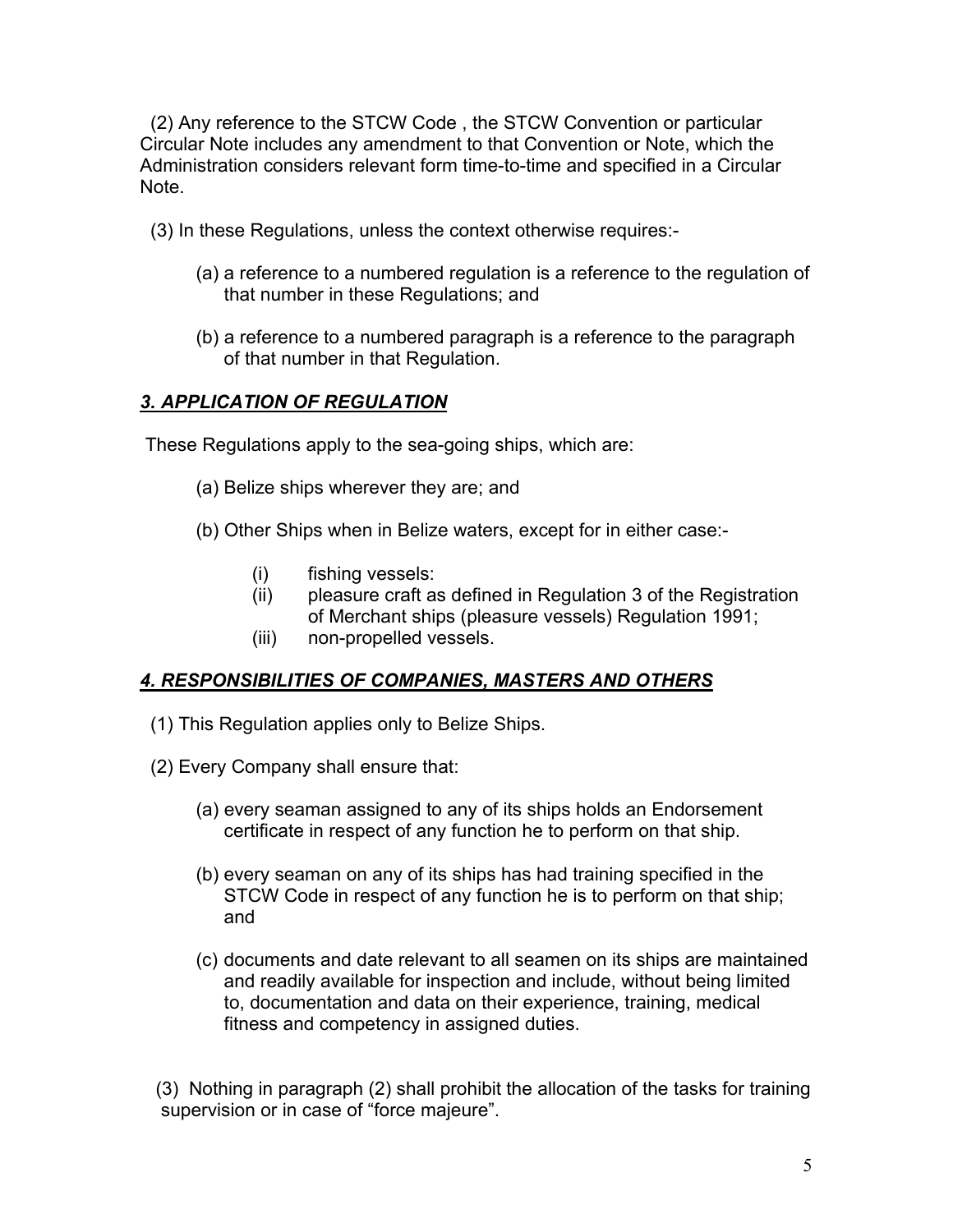(4) The company shall provide written instruction to the master of each ship setting out the policies and the procedures to be followed to ensure that all seamen who are newly employed on board the ship are given reasonable opportunity to become familiar with shipboard equipment, operating procedures and other arrangements needed for the proper performance of their duties, before being assigned to those duties.

(5) The policies and procedures referred to in paragraph (4) shall include:-

- (a) allocation of a reasonable period of time during which each newly employed seaman will have an opportunity to become acquainted with:-
	- (i) the specific equipment the seaman will be using or operating; and
	- (ii) ship-specific watchkeeping, safety environmental protection emergency procedures and arrangements the seafarer needs to know to perform the assigned duties property and
- (b) designation of a knowledgeable crewmember who will be responsible for ensuring that an opportunity is provided to each newly employed seaman to receive essential information in a language the seaman understands.
- (6) It shall be the duty of every master and every member of a crew designated with an obligation under paragraph (4) to carry out that obligation.

#### *5. SAFE MANNING DOCUMENT*

- (1) It shall be the duty of the company to ensure that in relation to every ship of 150 GT or more;
	- (a) a safe manning document is in force in respect of the ship and the manning of the ship;
	- (b) the safe manning document is kept on board the ship at all time; and
	- (c) the manning of the ship is maintained at all times to at least the levels specified in the manning document.
- (2) The master of any ship to which this regulation applies shall ensure that the ship does not proceed to sea unless there is on board a valid safe manning document issued in respect of the ship and the manning of the ship complies with that document.
- (3) (a) It shall be the duty of the company applying for safe manning document in respect of any Belize registered ship to submit to the Administration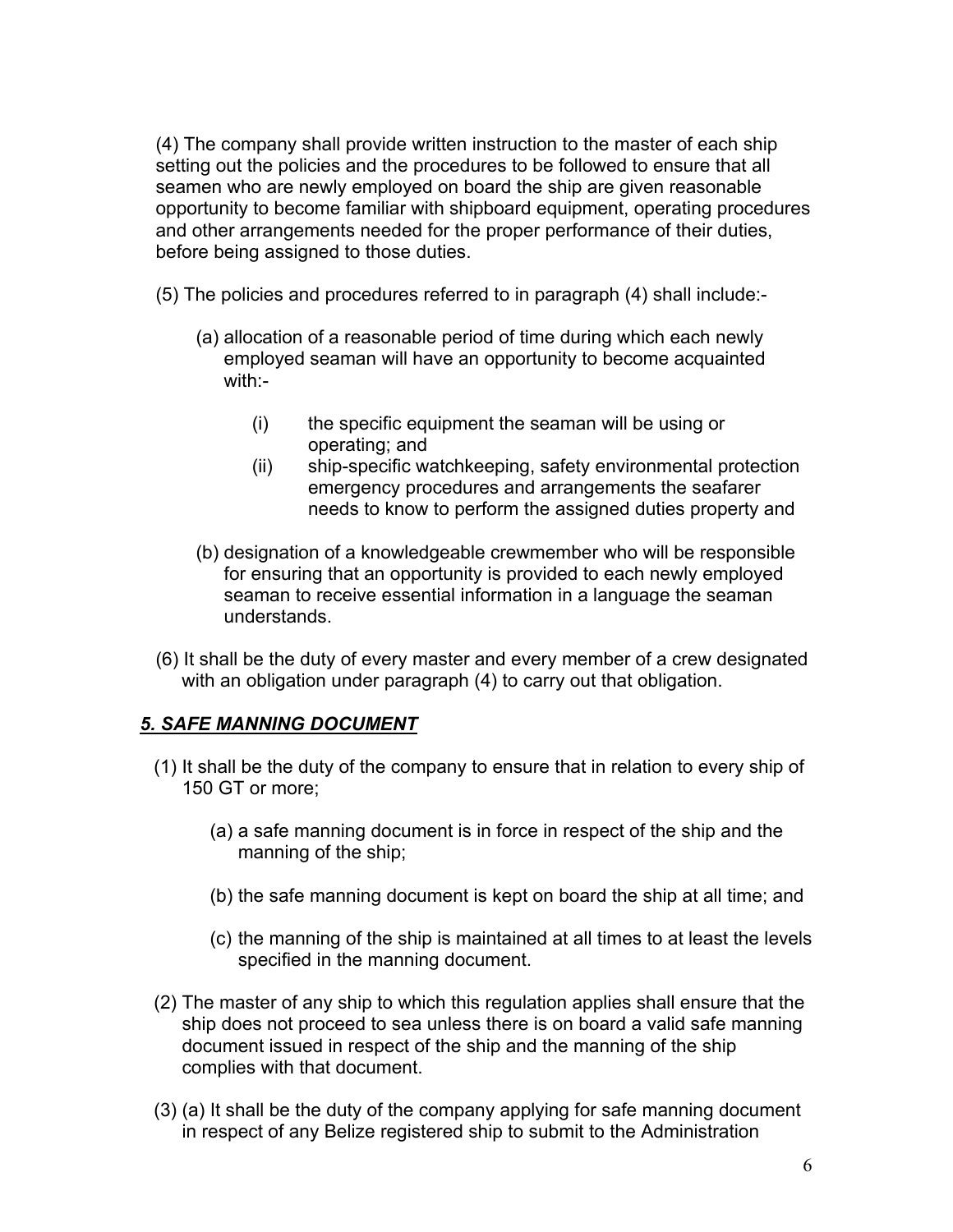proposals as to the numbers and grade of personnel it considers should be carried so that the ship would be safely manned of it proceed to sea on any intended voyages.

(b) In preparing such proposals the company shall take into account any guidance by the Administration

(c) It shall be the duty of the company after the issue of a safe manning document to inform the Administration as soon as any of the manning documents change for the purpose of enabling the Administration to review the document's continuing validity or approve fresh proposals from the company.

## *6. REGULATIONS 7 TO 10 APPLY ONLY TO BELIZE SHIPS.*

#### *7.GENERAL DUTY OF COMPANY, EMPLOYERS AND MASTERS*

- (1) Subject to Regulation 10, it shall be the duty of every company in respect of a ship, and of every employer, to ensure, so far as is reasonably practicable, that the master and the seamen do not work more hours than is safe in relation to the safety of the ship and the master's and the seaman's performance of their duties.
- (2) Subject to regulation 10, it shall be the duty of every master to ensure, so far as is reasonably practicable, that seamen do not work more hours than is safe in relation to the safety of the ship and seamen's performance of their duties.

#### *8.DUTIES OF MASTER AND SEAMAN*

Every master and seaman shall, so far as is reasonably practicable, ensure that he is properly rested when commencing duty on a ship and that he obtains adequate rest during periods when he is off duty.

#### *9. SCHEDULE OF DUTIES AND NEED TO RECORD*

- (1) It shall be the duty of the company to produce a schedule of duties complying with regulations.
- (2) Where the company is not also the employer of the master and all the seamen, it shall consult with other person who is an employer of the master or of any of the seamen before production of the schedule.
- (3) The company may arrange with any such employer is to produce a schedule of duties complying with this regulation. In such a case that employer shall also be subject to the duties of the company under this regulation.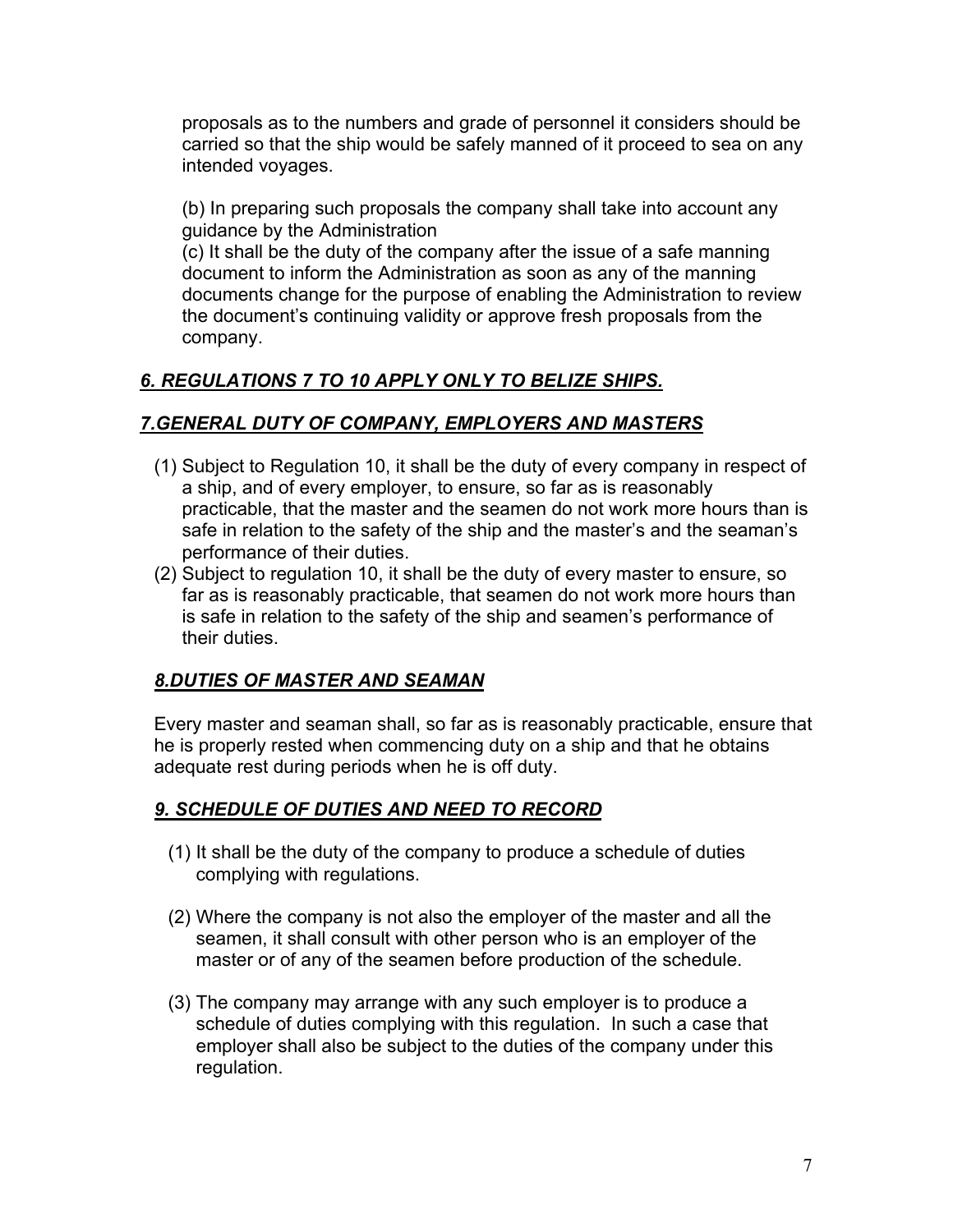- (4) Before producing a schedule the company shall seek the views of the master, and the master shall seek, and convey to the company, the view of the seamen or their representatives.
- (5) A schedule complies with this regulation if:-
	- (a) it sets out the hours of work for:-
		- (i) masters and seamen whose work includes regular watchkeeping duties or ship handling; and (ii) the ship's chief engineer, chief officer and second officer so as to provide that they do not work more than is safe in relation to the safety of the ship and the master's and seamen's performance of their duties;
	- (b) it specifies the maximum period of continuous watchkeeping, the minimum rest period between watches and the total daily, weekly and monthly hours of work; and
	- (c) it provides a minimum of ten hours of rest in any 24 hour period, which may be divided into no more than two periods, one of which shall be at least six hours in length; provided that the minimum period of ten hours may be reduced to not less than six consecutive hours on condition that any such reduction shall not extend beyond two days and not less than seventy hours of rest are provided in a seven day period.
- (6) The company shall give consideration to the category of shipping operation undertaken in arranging the hours of work
- (7) The schedule may be changed by the company or by the employer who by virtue of paragraph (3) is subject to the duties of the company, on condition that:-
	- (a) other employers and the company (as the case may be) have been consulted;
	- (b) the company or the employer has sought the views of the master on the proposed changes; and
	- (c) the schedule as changed complies with paragraph (5)
- (8) The company shall ensure that the schedule is displayed prominently in the crew accommodation for the information of all the seamen.
- (9) It shall be the duty of the master to ensure, as far as reasonably practicable, that hours of work specified in the schedule are not exceeded.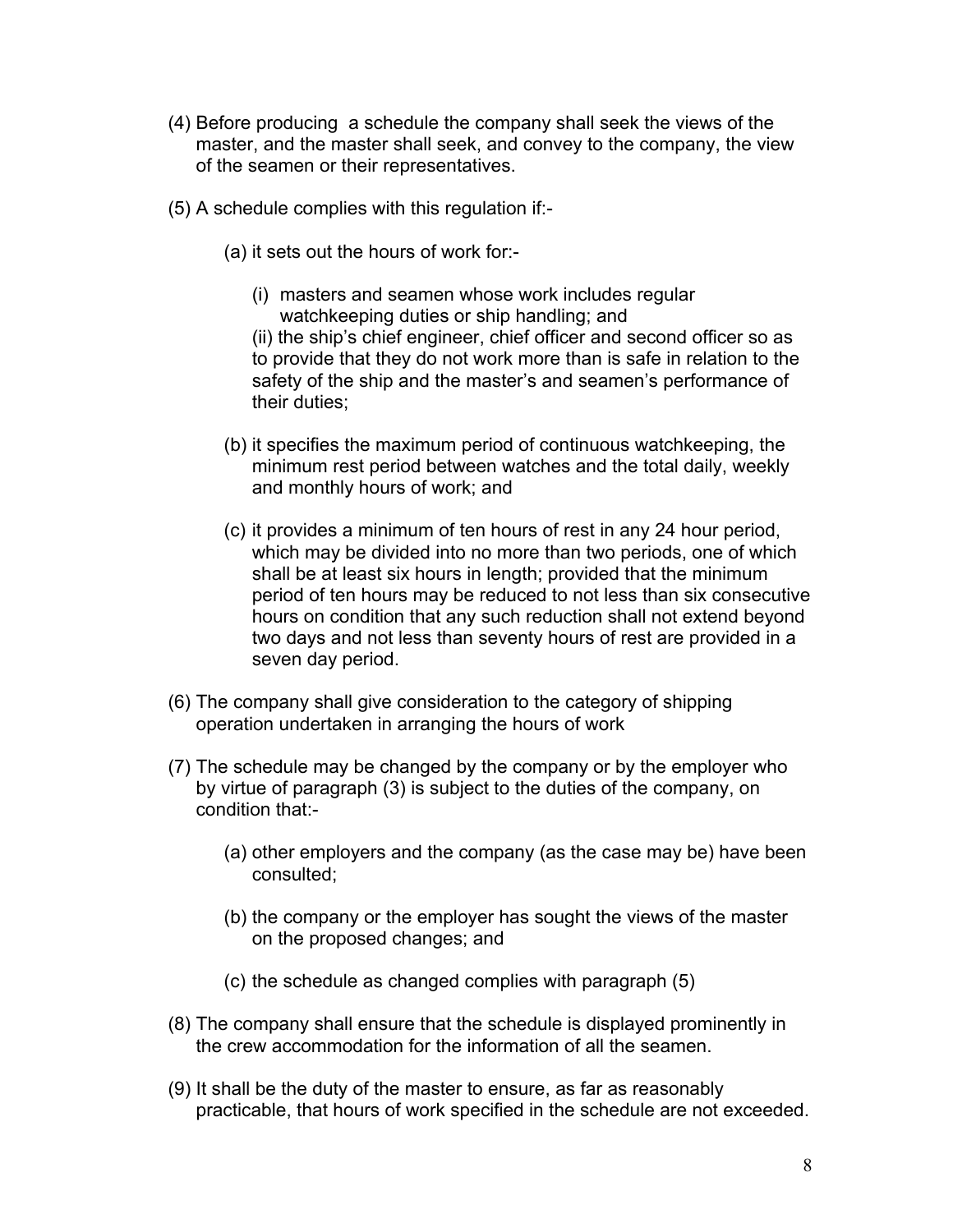(10) The company and the master shall maintain on the ship a copy of the schedule and a record of all deviations from are requirements.

## *10.EXCEPTIONS FOR EMERGENCY*

(1). The requirements for rest periods specified in regulation (9)(5)(c) need not be maintained in the case of any emergency or drill or in other overriding operational conditions.

(2) Without prejudice to the generality of paragraph (1), a master of ship or seaman may participate in a navigational, engine room machinery watch although he has not had the rest period provided by the schedule produced in pursuance of regulation 9, and the master may exceed, and a seaman may be required to exceed, the schedule work or duty periods, when in the opinion of the master it is necessary to meet an emergency threatening the safety of the ship or the life of any person or threatening damage to the environment.

## *11. WATCHKEEPING ARRANGEMENTS*

(1) The master of any ship shall ensure that the watchkeeping arrangements for the ship are at all time adequate for maintaining safe navigational and engineering watched having regard to Chapter VII of the STCW Code.

(2). Without prejudice to the duties of the master provided by paragraph (1) the master shall give directions to the deck watchkeeping officers responsible for navigating the ship safely during periods of duty, in accordance with Part 3-1 of section A VII/2 of the STCW Code and any requirements specified by the Administration.

(3) The chief engineer officer of any ship shall ensure that the engineering watchkeeping arrangements for the ship are at all times adequate for maintaining a safe watch, in accordance with Part 3-2 of section A-VIII/2 of the STCW Code and when deciding the composition of the watch the chief engineer officer shall observe the principles set out in Part 3-2 of that section and the requirement specified by the Administration.

## *12. WATCHKEEPING ARRANGEMENTS IN PORT*

The master of any ship, which is safely moored, or safely at anchor under normal circumstances in port shall arrange for appropriate and effective watch to be maintained for the purpose of safety. Such arrangements shall be in accordance with Part 4 of Section A-VIII/2 of the STCW Code.

## *13. WATCHKEEPING ARRANGEMENT IN PORT FOR SHIPS CARRYING HAZARDOUS CARGO.*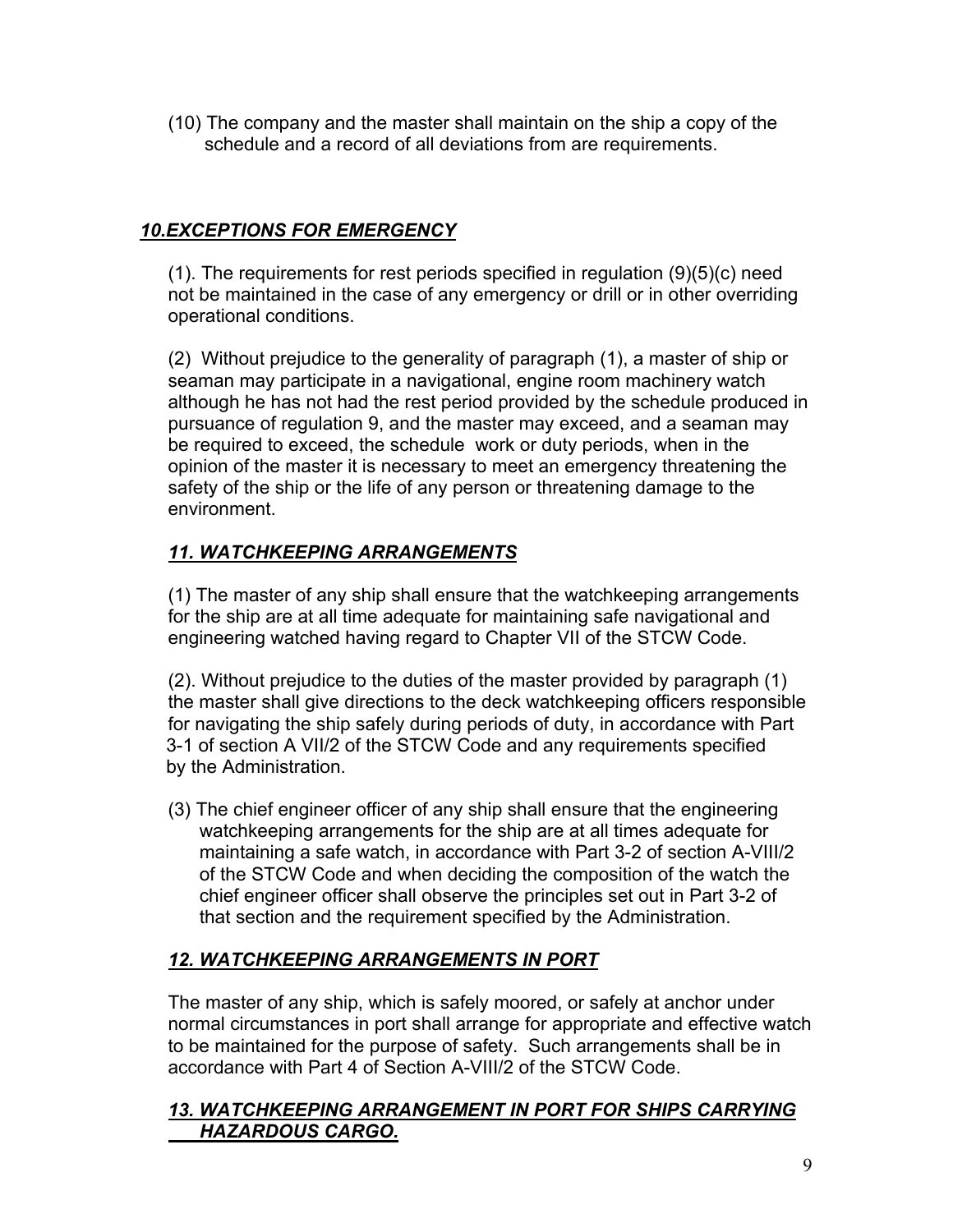The master of any ship which is carrying hazardous cargo and which is in port, even when safely moored or safely at anchor, shall in addition to any watchkeeping arrangements required under Regulation 12, in the case of:-

- (a) a ship carrying hazardous cargo in bulk ensure that a safe deck watch and safe engineering watch are maintained by the ready availability on board of a duly qualified officer or officers, and where appropriate ratings; and
- (b) a ship carrying hazardous cargo other than in bulk, ensure that in organizing safe watchkeeping arrangements he takes account of the nature, quality, packing and stowage of the hazardous cargo and of any special conditions on board, afloat and ashore.

## *14. CARRIAGE OF DOCUMENTS*

Without prejudice to regulation 4, the company and the master shall ensure that there are carried at all time on board the ship all original certificates and other documents issued pursuant to the STCW Conventions indicating the qualification of any member of the crew to perform functions which they are required to perform aboard the ship in the course of their designated duties.

#### *15. INSPECTION OF NON-BELIZE SHIPS*

(1) An authorized person may inspect any ship, which is not a Belize ship for the purpose of:-

- (a) verify that all seamen serving on board who are required to be certified hold a valid appropriate certificate; and
- (b) assessing the ability of the seamen in the ship to maintain the watchkeeping standards required by these Regulations where there are grounds for believing that such standards are note being maintained because, while in Belize or in the approaches to that part, any of the following have occurred:-
	- (i) the ship has been involved in a collision grounding or standing;
	- (ii) there has been an unlawful discharge of substance from the ship when underway, at anchor or at berth
	- (iii) the ship has been maneuvered in an erratic or unsafe manner; or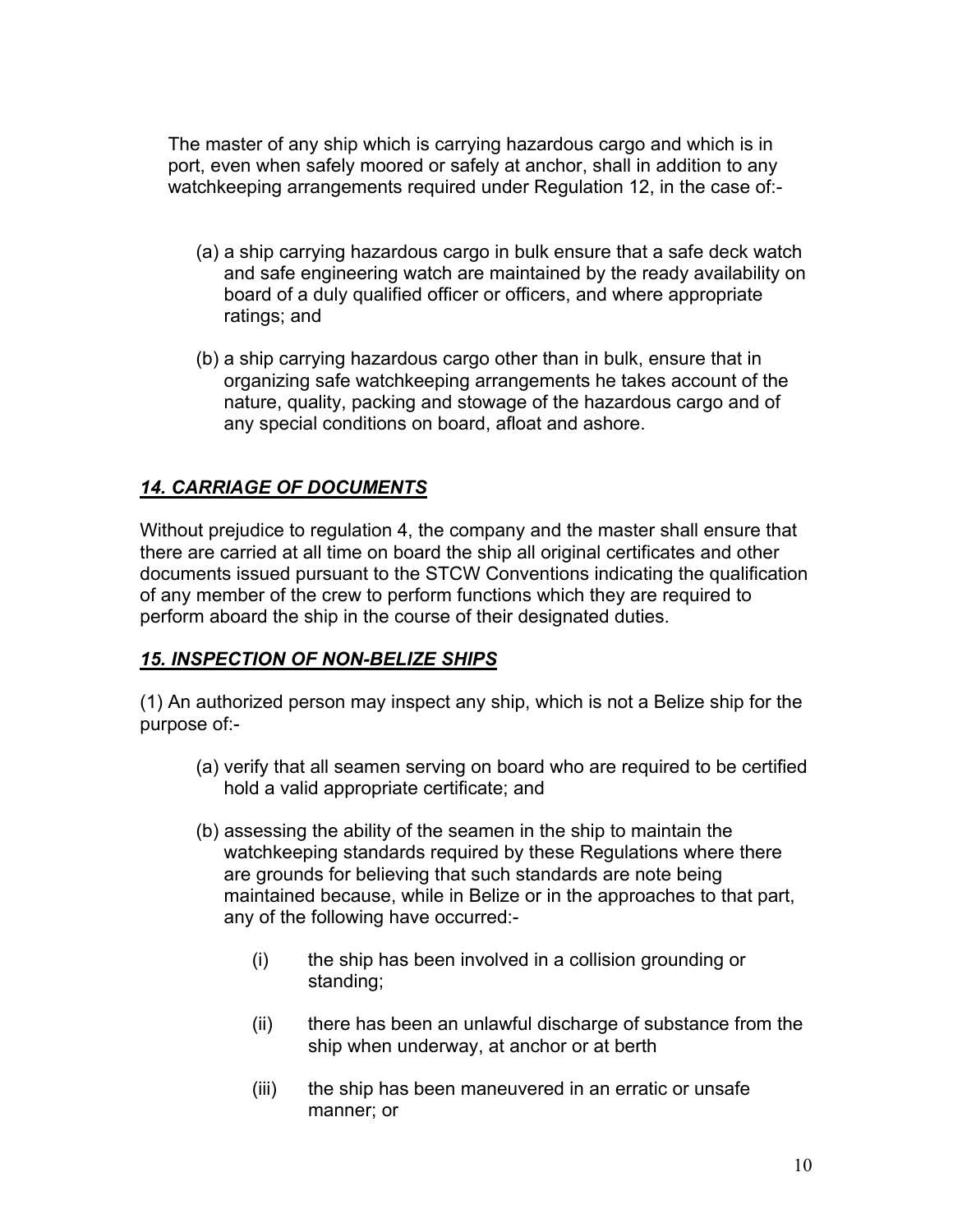(iv) the ship has otherwise been operated in such a manner as to pose a danger to persons, property or the environment.

(2) If an authorized person finds on inspecting any deficiency of a kind specified in paragraph (3) he shall notify in writing the master of the ship and in the case of a ship registered outside Belize, the nearest maritime, consular or diplomatic representative of the flag state.

(3) Deficiencies referred to in paragraph (2) are:-

- (a) a failure of any seaman required to hold an appropriate certificate, to have a valid certificate or a valid exemption from the requirement;
- (b) a failure to comply with the safe manning document
- (c) a failure or navigation or engineering watch arrangements to conform to the requirements specified for the ship by the competent authority of the country in which the ship is registered;
- (d) an absence on a watch of a person qualified to operate equipment essential to safe navigation, safety radio communications or the prevention of marine pollution;
- (e) an inability of the master to provide adequately rested person for the first watch at the commencement of a voyage and for subsequent relieving watches.

#### *16. POWER TO DETAIN*

A ship may be detained under the provisions of this regulation in any case where it is found:-

- (a) In relation to a ship which is a Belize ship, that there is any contravention of these regulations; or
- (b) In relation to a ship which is not a Belize ship, that there is:-
	- (i) any contravention or regulation 5, 11,12 or 13 or
	- (ii) a failure to correct a deficiency or a kind specified in regulation 15(2) after notification to the master pursuant to Regulation 15(2) and there is in Consequence a danger to persons, property or the environment. The Flag State of such vessel shall be so notified accordingly.

#### *17. PENALTIES*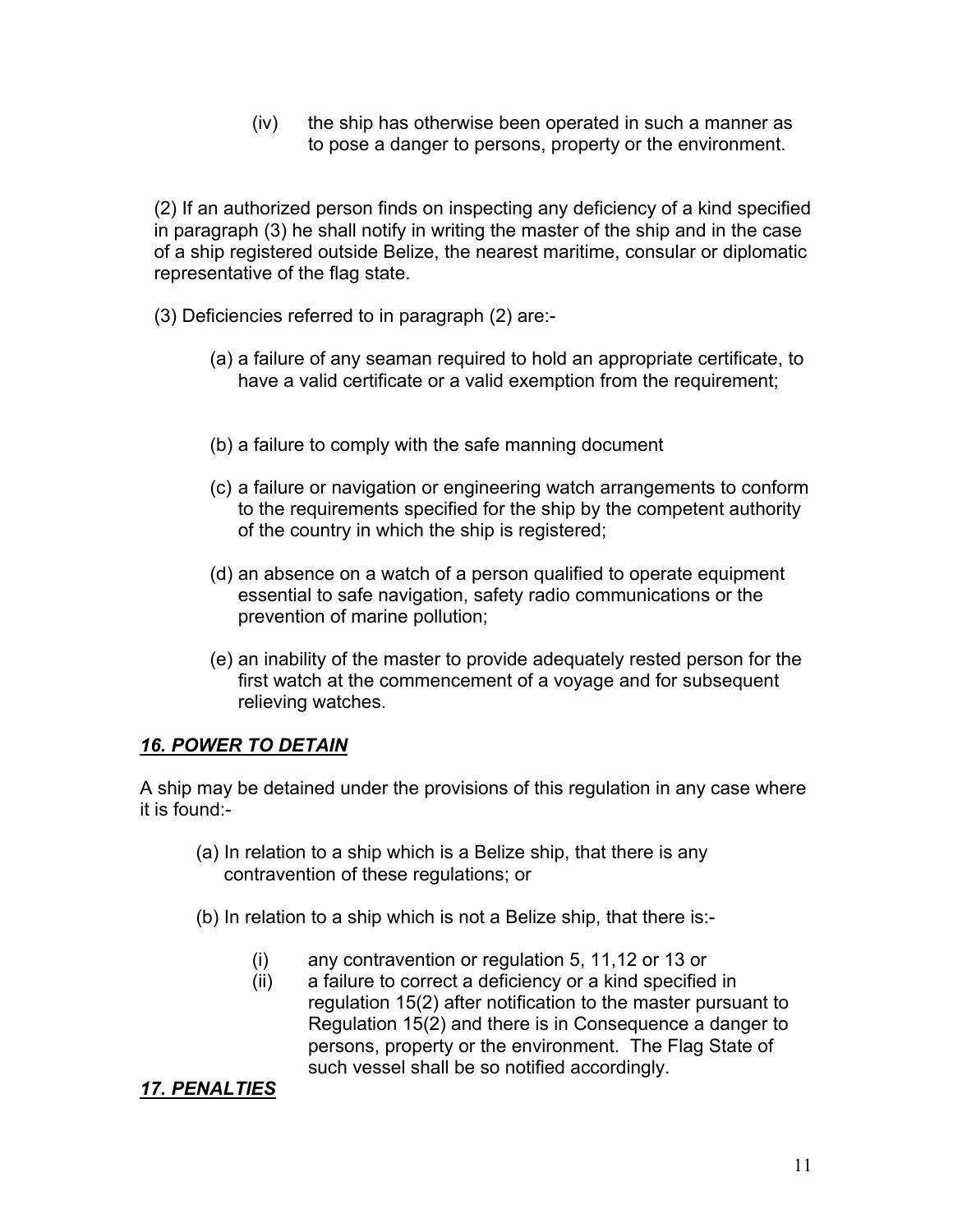$(1)$  Any company which contravenes regulation  $4(2)$  or  $4(4)$ ,  $5(1)$  or  $(3)$ ,  $9(1)$ ,  $(2)$ , (8) or (10) or 14 shall be guilty of an offence punishable on summary conviction by a fine not exceeding fifty thousand dollars.

(2) Any master who contravenes regulation 4(6), 5(2), 7(2), 11(1) or (2), 12, 13 or 14 shall be guilty of an offence punishable on summary conviction by a fine not exceeding fifty thousand dollars.

(3) Any member of the crew who contravenes regulation 4(6) shall be guilty of an offence punishable on summary conviction by a fine not exceeding \$500.00

(4) chief engineer who contravenes regulation 11(3) shall be guilty of an offence and liable on summary conviction to a fine not exceeding \$250.00

(5) Any company, which contravenes regulation 7(1), shall be guilty of an offence and liable on summary conviction to a fine not exceeding \$10,000.00

(6) Any employer who contravenes regulation 7(1) shall be guilty of an offence and liable on summary conviction to a fine not exceeding \$10,000.00

(7) any master who contravenes regulation 8,9(9) or (10) shall be guilty of an offence and liable on summary conviction to fine not exceeding \$500.00

(8) Any seaman who contravenes regulation 8 shall be guilty of an offence and liable on summary conviction to a fine not exceeding \$500.00

(9) It shall be a defense for a person charged with an offence under these Regulations to prove that he took all reasonable steps to avoid commission of the offence.

(10) In any proceedings for an offence under these Regulations consisting of a failure to comply with a duty or requirement to do something so far as is reasonably practicable, it shall be for the accused to prove that it was not reasonably practicable to do more than what was in fact done to satisfy the duty or requirement.

## *18. EXEMPTIONS*

The Administration may grant, on such terms, as it may specify, exemptions from all of any of the provisions of these Regulations for any classes or cases or individual cases.

#### *19. COMMENCEMENT*

These Regulations shall come into force on the 1<sup>st</sup> day of September 1999.

MADE by the Attorney General this  $1<sup>st</sup>$  day of September, 1999